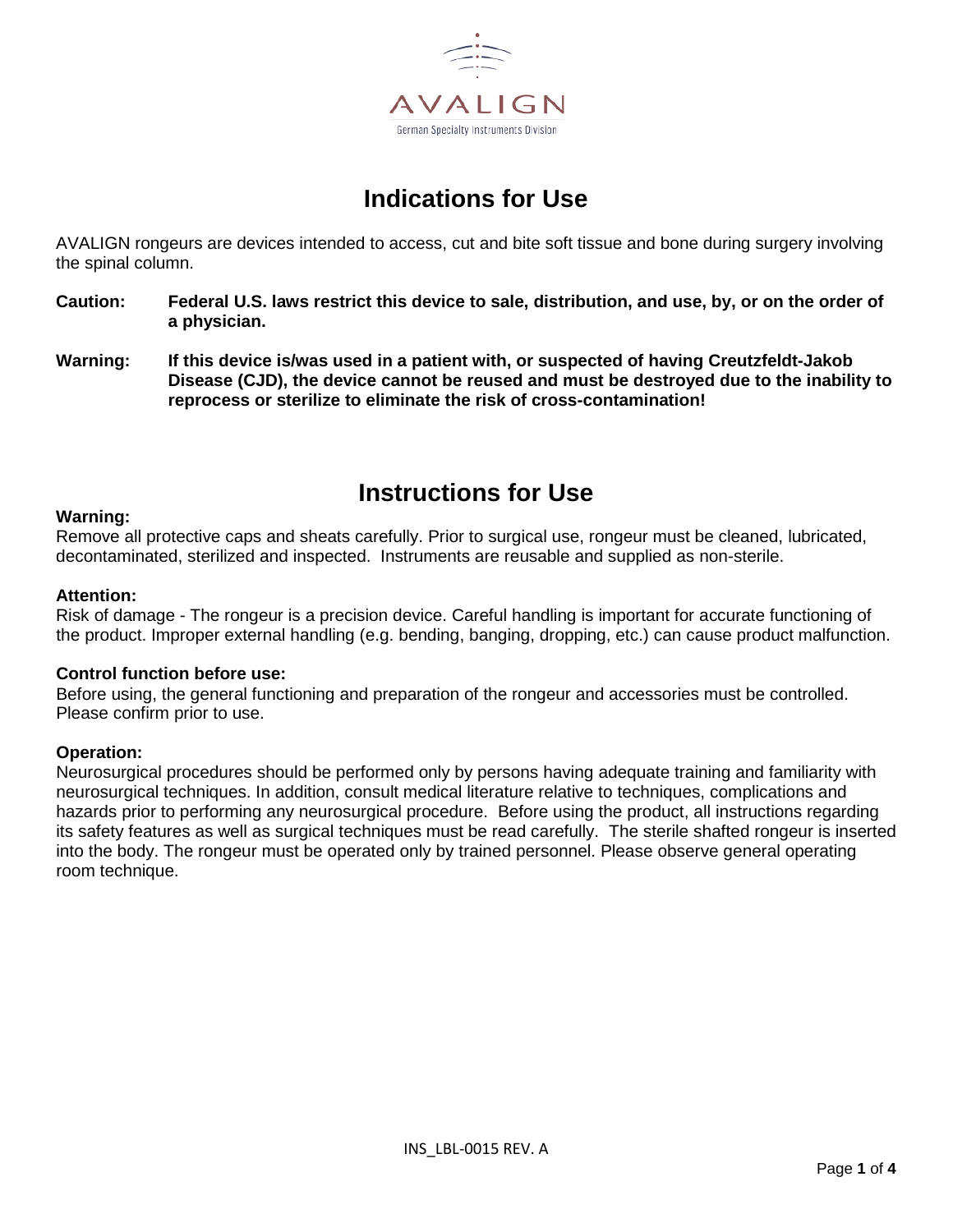

# **Decontamination / Cleaning / Sterilization**

# **Decontamination:**

Take the device with the adapter(s) and accessories to the decontamination area. Clean, decontaminate, and sterilize the device, adapter(s), and accessories following the instructions in the IFUs.

**Warning - Risk of infection!:** Before use, the entire device, including its accessories must be decontaminated. Inadequate, incorrect, or superficial decontamination can create serious risk of infection in patients and/or users.

# **Cleaning:**

Clean the instrument externally with a soft sponge and a soft brush. If appropriate, take the instrument apart prior to decontamination.

If RING Klean is used please follow the instructions. Two sizes are available in single use, non-sterile. Place rings over both shaft ends of the instrument and roll it up to the horn. Rings are cut off and discarded after cleaning and before sterilization.

For Clear Flush Kerrison Rongeurs please follow special instructions provided.

**Sterilization: Autoclave sterilization:** Use steam autoclave sterilization only. Standard autoclave cycle. Steam sterilize at 270°F for fifteen (15) minutes. Other time and steam temperature cycles may also be used. However, user must validate any deviation from the recommended time and temperature. (Note: Contact the manufacturer of your steam autoclave to confirm appropriate temperatures and sterilization times.) Caution: Autoclave temperatures should not exceed 280°F, handles, insulation or other nonmetallic parts may be damaged.

Make certain that the instrument container is sealed in appropriate packaging for sterilization. Sterilize in compliance with the local guidelines for hospital hygiene.

AVALIGN instruments are reusable and meet AAMI standards for sterilization. We guarantee our products to withstand a minimum of twenty (20) sterilization cycles when sterilized according to the criteria listed.

#### **Maintenance:**

**Attention:** Apply lubricant only on the connecting elements (locking mechanism) and moving parts.

**Repair:** To ensure that all repairs are completed according to the manufacturer's specifications, the precision rongeur should be repaired by AVALIGN or by an authorized service agency only.

**Warranty:** All AVALIGN products are guaranteed to be free from defects in material and workmanship at the time of shipping. All of our products are designed and manufactured to meet the highest quality standards. We cannot accept liability for failure of products which have been modified in any way from their original design.

**AVALIGN German Specialty Instruments** 626 Cooper Court Schaumburg, IL 60173; USA Tel: +1 877 289 1096

NOTE: IT IS THE RESPONSIBILITY OF THE REPROCESSOR TO ENSURE THAT THE REPROCESSING IS ACTUALLY PERFORMED USING EQUIPMENT, MATERIALS AND PERSONNEL IN THE REPROCESSING FACILITY TO ACHIEVE THE DESIRED RESULT. THIS REQUIRES VALIDATION AND ROUTINE MONITORING OF THE PROCESS. LIKEWISE, ANY DEVIATION BY THE REPROCESSOR FROM THE INSTRUCTIONS PROVIDED MUST BE PROPERLY EVALUATED FOR EFFECTIVENESS AND POTENTIAL ADVERSE CONSEQUENCES.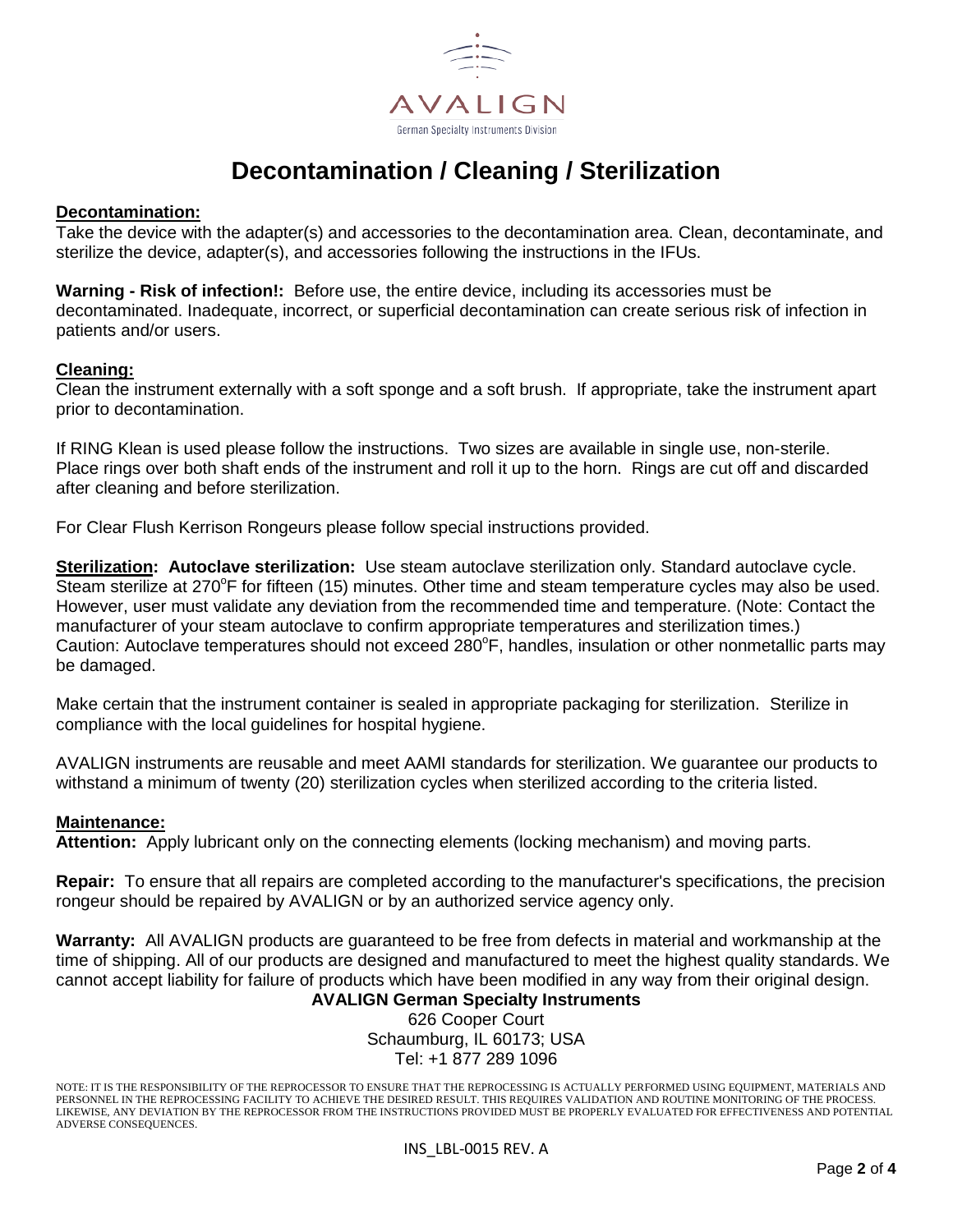

# **Clear Flush Processing Instructions**

When reprocessing Clear Flush® Flushable Rongeurs, we recommend that you use the following practices and procedures in conjunction with your institution's published guidelines and policies. During cleaning, wear appropriate eye and face protection, as well as gloves and other protective clothing, to protect against exposure to blood borne pathogens, as recommended by OSHA in its Bloodborne Pathogens Standard.

### **WARNING**

**If this device is/was used in a patient with, or suspected of having Creutzfeldt-Jakob Disease (CJD), the device cannot be reused and must be destroyed due to the inability to reprocess or sterilize to eliminate the risk of cross-contamination!**

# CLEANING RECOMMENDATIONS

- **1. Immediately after use** For best results, and to prolong the life of the instrument, reprocess immediately after use. Place the soiled instrument in an instrument tray/container that contains sterile distilled water or an enzymatic cleaning solution to moisten the soil and prevent blood, mucus, and other debris from drying on the instrument. Do NOT use a saline solution as it might damage or corrode the instrument. Attach a 15ga blunt needle to a 50cc syringe and then fill the syringe with sterile distilled water or an enzymatic cleaning solution. Insert the blunt needle into the open flush port on the top of the instrument shaft and apply downward pressure on the needle to ensure a tight seal. Flush the instrument's internal flush channel with the jaws open to remove gross soil and debris from inside the shaft. Place the instrument back into the solution and cover the tray/container with a towel moistened with the solution.
- **2. Enzymatic detergent soak**. Prior to manual cleaning, soak the instrument in an approved, neutral pH (7 or lower), enzymatic detergent solution. Use only low-foaming, non-ionizing cleaning agents and detergents. Always follow the manufacturer's instructions for use, warnings, concentrations and recommended cycles. Be sure that the solution is at the correct temperature as per the detergent manufacturer's recommendations. Completely immerse the instrument, with the jaws open, into the solution for a minimum of 5 minutes (or longer if called for on the detergent manufacturer's label).
- **3. Manual cleaning.** Attach a 15ga blunt needle to a 50cc syringe and then fill the syringe with the enzymatic detergent solution. Insert the blunt needle into the open flush port on the top of the instrument shaft and apply downward pressure on the needle to ensure a tight seal. Flush the instrument's internal flush channel with the jaws open to remove gross soil and debris from inside the shaft, Clean each of the instrument's components (jaws, hinges, handles and shaft) with a clean, appropriately sized soft-bristle brush to remove all organic debris. Pay particular attention to the hinges, crevices and other hard to clean areas, Do NOT remove any screws and do NOT attempt to disassemble the instrument.
- **4. Rinse.** Prior to sonication in an ultrasonic cleaning unit, rinse the instrument's components thoroughly with lukewarm water for a minimum of 1 minute to remove dislodged debris and the detergent solution Attach a 15ga blunt needle to a 50cc syringe and then fill the syringe with lukewarm tap water. Insert the blunt needle into the open flush port on the top of the instrument shaft and apply downward pressure on the needle to ensure a tight seal. Flush the instruments internal flush channel with the jaws open to remove dislodged gross soil and debris from inside the shaft. Wipe the instrument with a clean, soft cloth.
- **5. Ultrasonic cleaning**. The cavitation action of ultrasonic cleaners can remove particles of debris from areas of the instrument inaccessible to a brush and is recommended as part of the reprocessing procedure. With the jaws in the open position, place the instrument in a mesh bottom instrument basket. Place the basket in the ultrasonic cleaner. Follow the recommendations of the ultrasonic cleaner manufacturer as to cycle times, cleaning solutions, suspension of the basket (e.g. the basket should not sit on the bottom of the ultrasonic cleaner), conditioning of the water, etc. Ensure that all